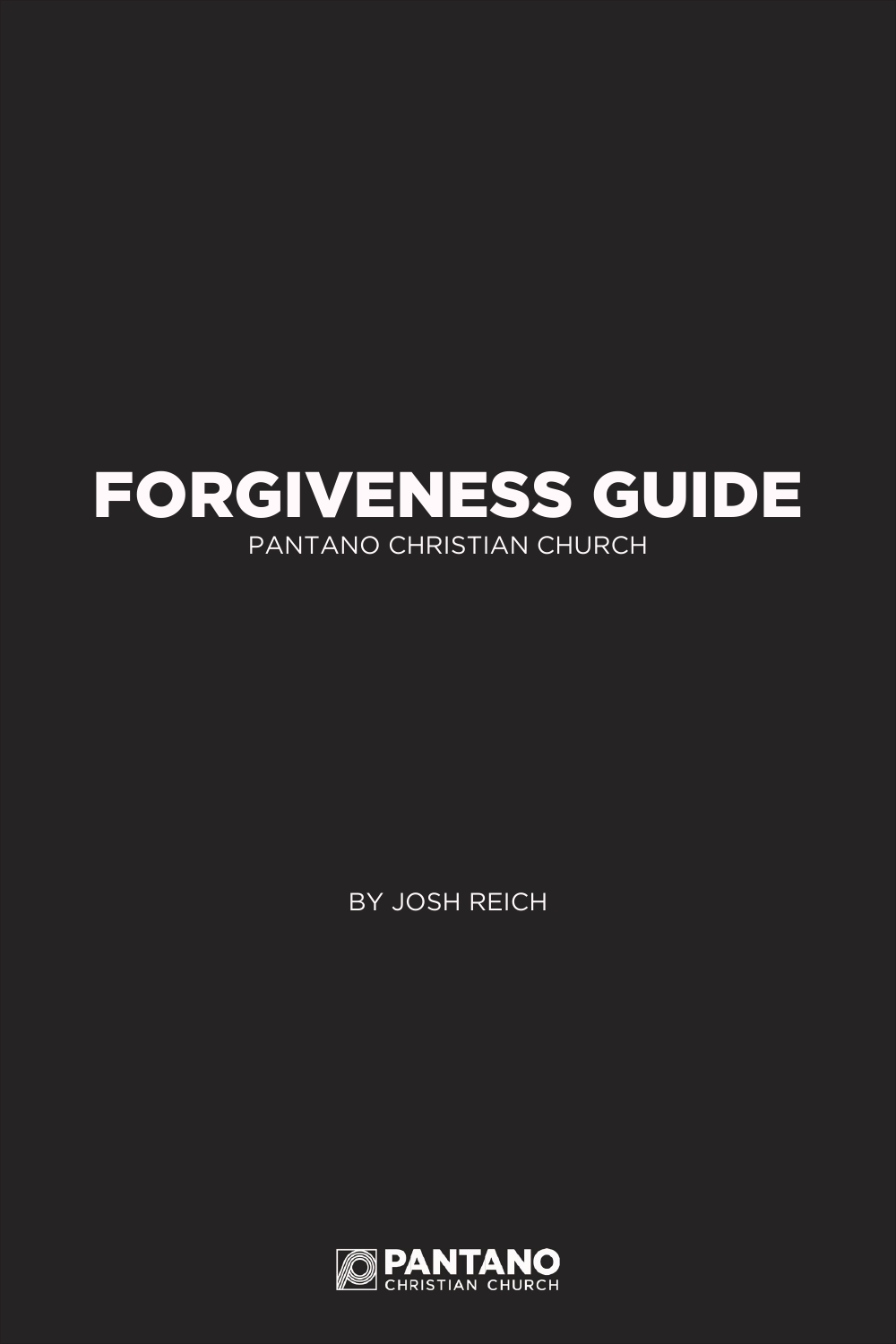#### Relationships.

As we've seen in this series, there is so much to love and be thankful for when it comes to our relationships. So much joy and life are connected to our relationships, whether that is with our kids, family, friends, spouse, parents, or co-workers.

However, the reality is some relationships are hard. There are people in our lives that have hurt, abused, harmed, or taken advantage of us. While there are joy and happiness connected to relationships, there is also sadness, missed opportunities, regret and sometimes, shame.

Yet, Jesus is clear that we are to love those who are difficult or even seem impossible to love (Luke 6:27-33). Loving those who are difficult often requires that we forgive them for the wrong done to us. As Pastor Glen said on Sunday, "Forgiveness is the key that unlocks love."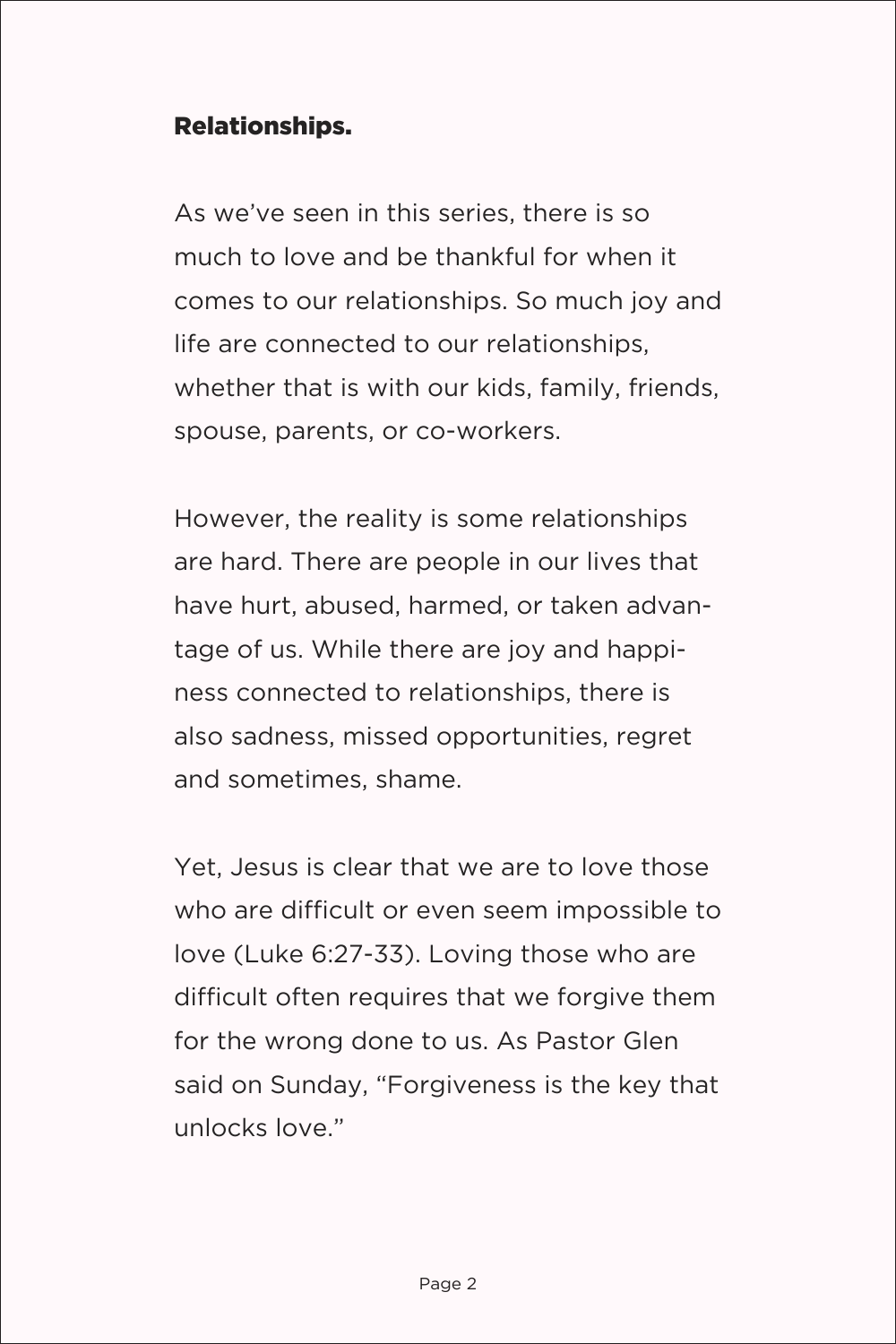#### But what is forgiveness and how do you and I practice it?

Do I have to forgive everyone? What if they don't apologize? What if I really struggle with it?

A mentor once told me, "Josh, you need to let that person go so they stop taking up real estate in your heart." That is easier said than done.

Our next step following Sunday's message is to help you forgive so that you are able to experience the full relational life that Jesus has for you.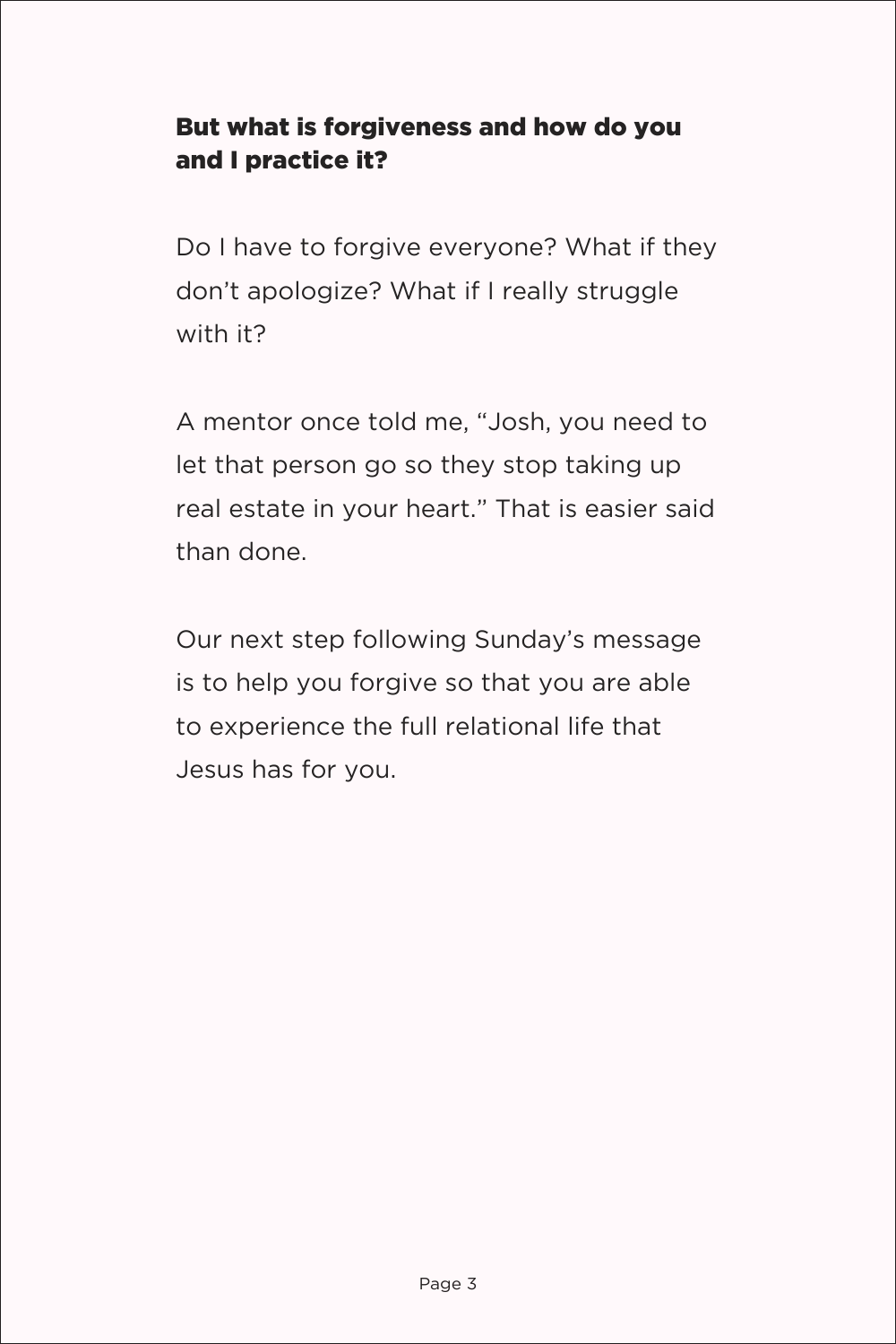#### Before getting to forgiveness, let's quickly recap the things that don't define forgiveness.

In his book, *Rumors of God*, Jon Tyson said there are six myths about forgiveness:

- 1. Forgiving is the same as forgetting.
- 2. Forgiving is the same as reconciling.
- 3. Forgiving is the same as excusing.
- 4. Forgiving will make you weak.
- 5. Forgiving is a simple act or decision.
- 6. Forgiving depends on the perpetrator admitting wrong.

These are important as we think about forgiveness. Often, we say "forgive and forget." But we always remember. We carry that memory of those words that were spoken, that thing that was done. Forgiveness will involve facing the pain you carry.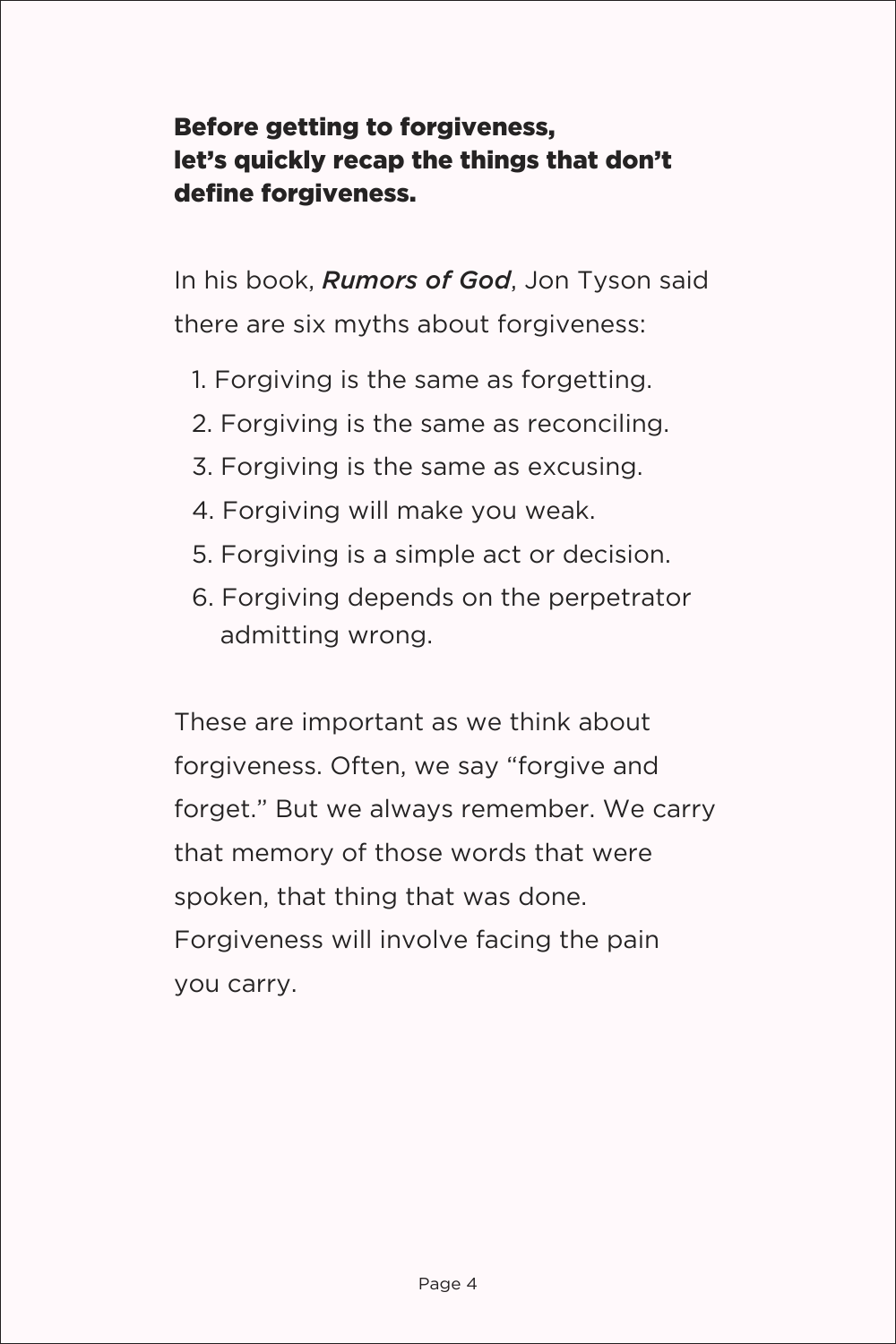As Christians, we often carry the idea that forgiveness is the same as reconciling. But you can forgive someone and not have them in your life. What I mean is that sometimes it is wise to have a boundary with a person who has hurt you, especially if there is any kind of abuse involved.

Forgiveness is not weakness or excusing wrong behavior. Giving forgiveness means bearing the other person's sin. There is a cost to forgiveness. You must bear their sin. This cost of forgiveness is always on the person granting forgiveness. This is why forgiveness is so hard. C.S. Lewis said, "Forgiveness is a beautiful word until you have something to forgive." You can forgive someone who has not apologized or asked for your forgiveness.

Forgiveness is letting go, canceling what is owed to you, letting go of the control the offender has over you. It is giving up revenge, and as we see in Romans 12:19, it is leaving it in God's hands.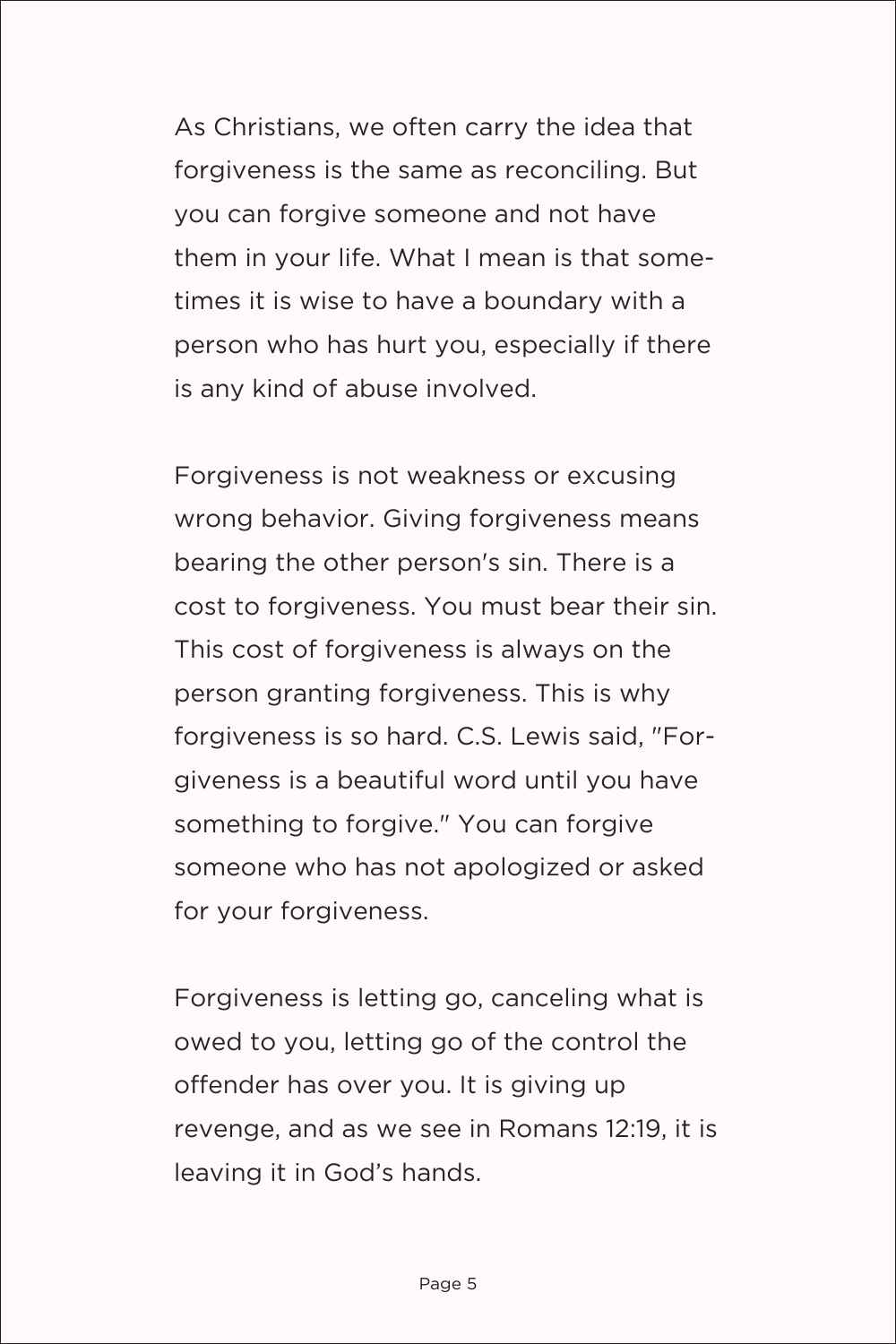And lastly, this is important and what we looked at on Sunday: Forgiveness is possible because Jesus bore your sin and the cost of your forgiveness (Ephesians 4:32). When we look at the cross, we see how Jesus bore our sin, knowing we would fail again and again. Yet, he forgave us. The power of this moment is what enables us to forgive the way Jesus did.

With that in mind, use this guide as a way to let go and move forward in freedom. Apply this to your relationships that need the power of grace and forgiveness.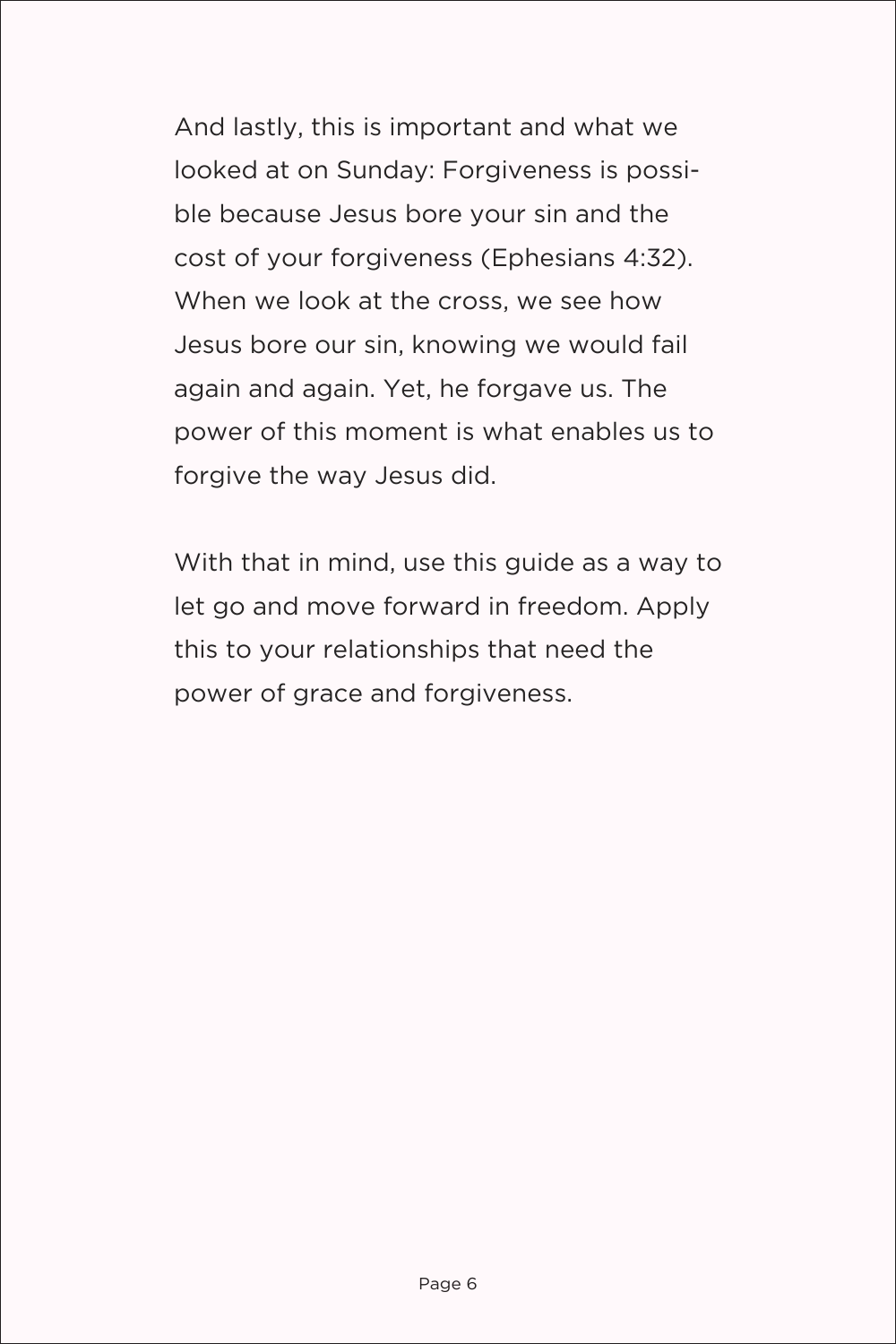## DAY 1

- Read 1 John 1:9.
- Do you believe that God will forgive you and purify you? If not, why not? Why is that a struggle for you?
- Take a moment to confess anything that comes to mind.
- One of the most important steps of forgiving someone else is embracing the forgiveness of God. Why is that so important? How is that connected to giving forgiveness?

#### **Prayer**

Lord, I bring to you my hurt, pain, and shame connected to relationships. Help me to experience your forgiveness with \_\_\_\_\_\_\_\_\_\_\_\_\_\_\_. I confess to you \_\_\_\_\_\_\_\_\_\_\_\_\_\_\_\_\_. Help me to know that you have forgiven me and purified me and that I am set free. In Jesus' name, amen.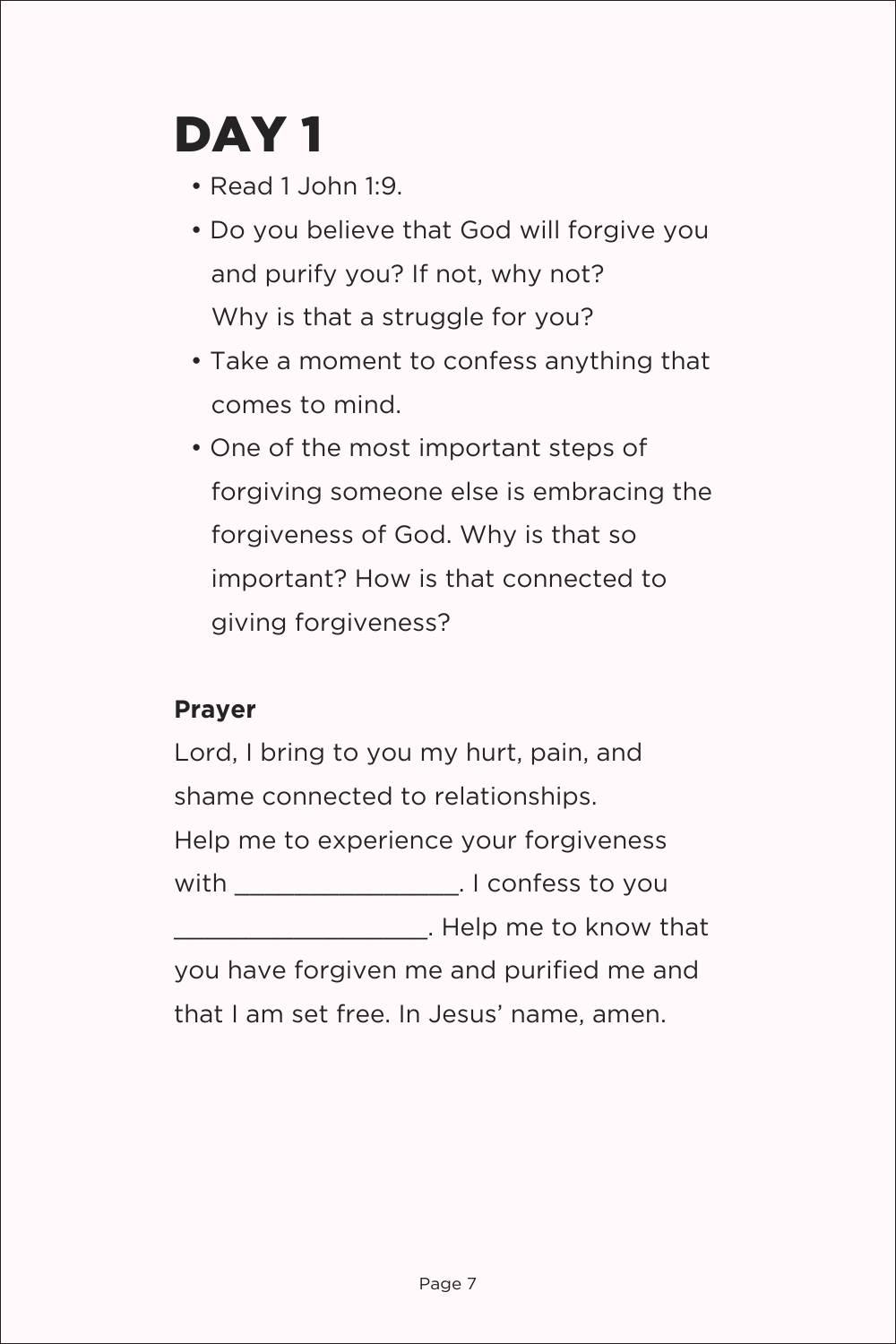# DAY 2

- Read Matthew 6:12, 14-15.
- Look at the statements below. These are common ideas about forgiveness, compiled by Pastor Rick Warren. Do you think these are true or false?
	- People should not be forgiven until they ask for it.
	- Forgiveness includes minimizing the offense and the pain that was caused.
	- Forgiveness includes restoring trust and reuniting a relationship.
	- You haven't really forgiven until you've forgotten the offense.
	- When I see someone else hurt, then it is my duty to forgive the offender.
- All of these statements are false. How do you feel about that?
- Why does Jesus connect our forgiveness of others to God's forgiveness?

#### **Prayer**

Lord, help me to forgive so that I can experience your forgiveness and freedom. Help me to know that you care for me and what I carry and that you forgive me. In Jesus' name, amen.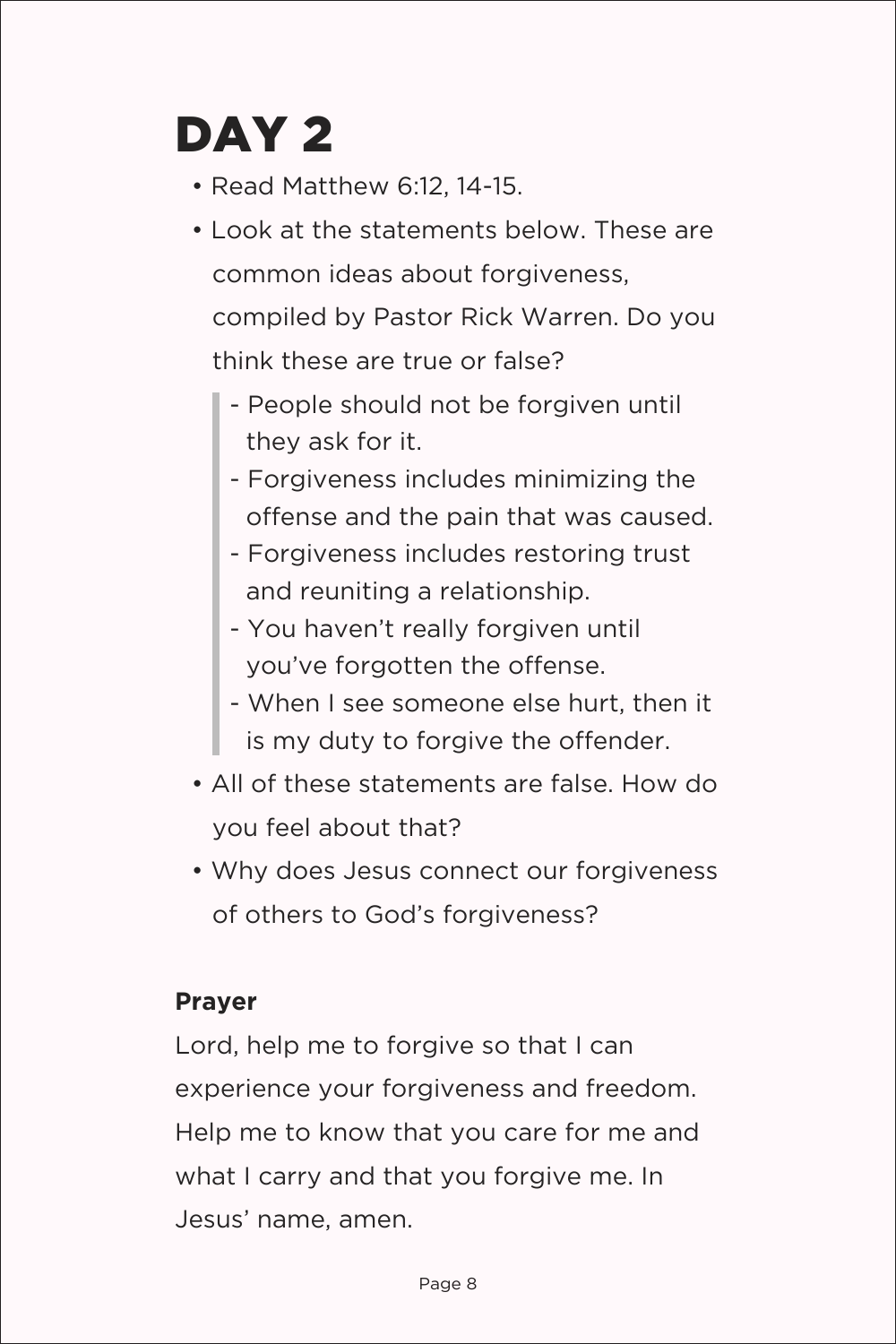### DAY 3

- Read Ephesians 4:31-32.
- Do you carry any bitterness, rage, anger, brawling, or slander towards anyone? Towards a situation?
- Take a moment to confess that to Jesus (remember day 1).
- Think of the person you need to forgive. What would it mean to forgive them as you have been forgiven in Jesus?
- Ask God to help you let go and forgive as you have been forgiven.

#### **Prayer**

Lord, thank you for forgiving me. I confess to you contract the set of the Help me to have the courage to forgive \_\_\_\_\_\_\_\_\_\_\_\_\_\_\_ for \_\_\_\_\_\_\_\_\_\_\_\_\_\_\_\_\_\_. I want to experience the life and freedom that you have for me. Thank you again for your forgiveness in my life. Help me to experience that anew today. In Jesus' name, amen.